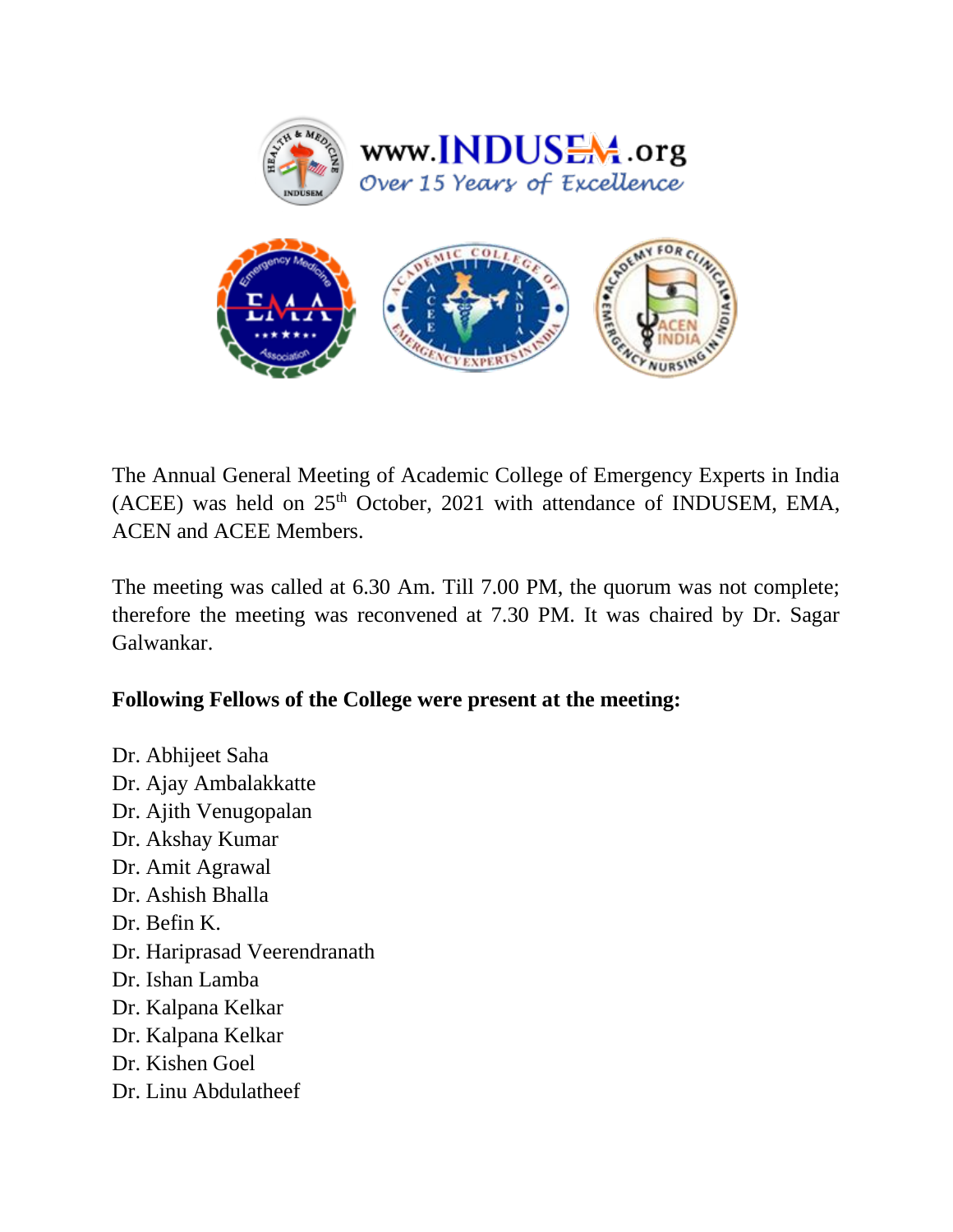Dr. Linu S.M. Dr. Manpreet Singh Dr. Manu Ayyan Dr. Mohammed Haneef M Dr. Murtuza Ghiya Codeblu Dr. Nisanth Menon Dr. Praveen Aggarwal Dr. Prerna Batra Dr. Rachana Dr. Rahul B. Dr. Rajeev Kumar Dr. Rajeshwari Vhora Dr. Ritin Mohindra Dr. Roshan Dr. Sagar Galwankar Dr. Sahana Kulkarni Dr. Sanjan A Dr. Sanjeev Bhoi Dr. Vimal Pillai Dr. Vishwa Reddy Dr. Vivek Chauhan

Mr. Madhusudan Padhy, Chief Financial Officer (CFO) of INDUSEM Research Foundation was invited as a special guest.

The first agenda of the meeting was conducting the elections of the Governing Council of ACEE. A total of 10 nominations were received till  $20<sup>th</sup>$  October, 2021 which was the last date for receiving the nominations. All the candidates were unanimously elected to the Governing Council. The candidates who were elected unopposed were:

Dr. Sagar Galwankar – President Dr. Praveen Aggarwal – Vice President Dr. Manpreet Singh – Honorary Secretary Dr. Sanjeev Bhoi – Treasurer Dr. Ashish Bhalla – Member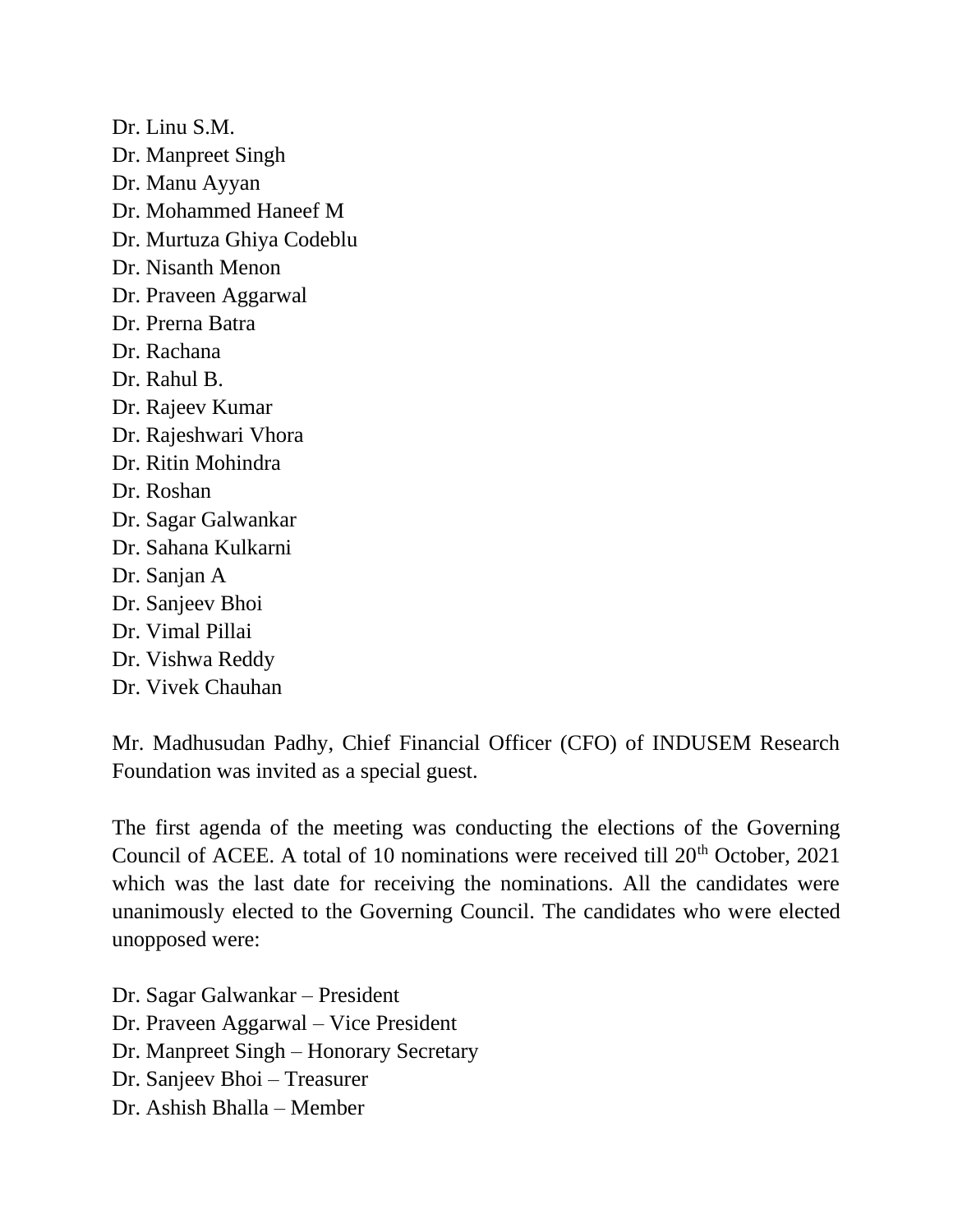Dr. Vimal Krishnan – Member Dr. Prerna Batra – Member Dr. Indrani Sardesai – Member Dr. Vivel Chauhan – Member Dr. Murtuza Ghiya – Member

The second agenda was the audited accounts of ACEE. Dr. Praveen Aggarwal presented the detailed accounts of both ACEE and INUSEM Research Foundation.

Dr. Sagar detailed the role of INDUSEM Research Foundation. It was incorporated during EMINDIA2019 as a company and as decided at that time in 2019 meeting, The Members were updated that the assets of ACEE would be transferred to INDUSEM Research Foundation as per the decisions of the meeting in 2019.

All the Members were asked to actively support the Foundation.

They were asked to encourage students to join VigyanCentral, the education portal of INDUSEM Research Foundation.

After the completion of the agendas, the Members were informed that no other agenda was sent to ACEE by any Member. The Members were asked if they had any questions to be raised in the meeting.

The Members wanted to ask about the format of the forthcoming World Academic Conference of Emergency Medicine (WACEM) to be held from  $10<sup>th</sup>$  to  $19<sup>th</sup>$ December, 2021 virtually. Dr. Sagar Galwankar and Dr. Vimal Krishnan informed the Members detailed schedule of WACEM. The first three days will be for the Emergency Pediatric and Injury Conference. The last two days will be for the international speakers. In between, the Faculty development program, convocation and award night will be held. Skills of two hours each will be organized during the WACEM. There was a concern regarding organizing splinting workshop in virtual platform. It was decided to look at it later. Another suggestion was to have prerecorded sessions during WACEM so that there is no breakdowns of connections which can happen during such a long conference.